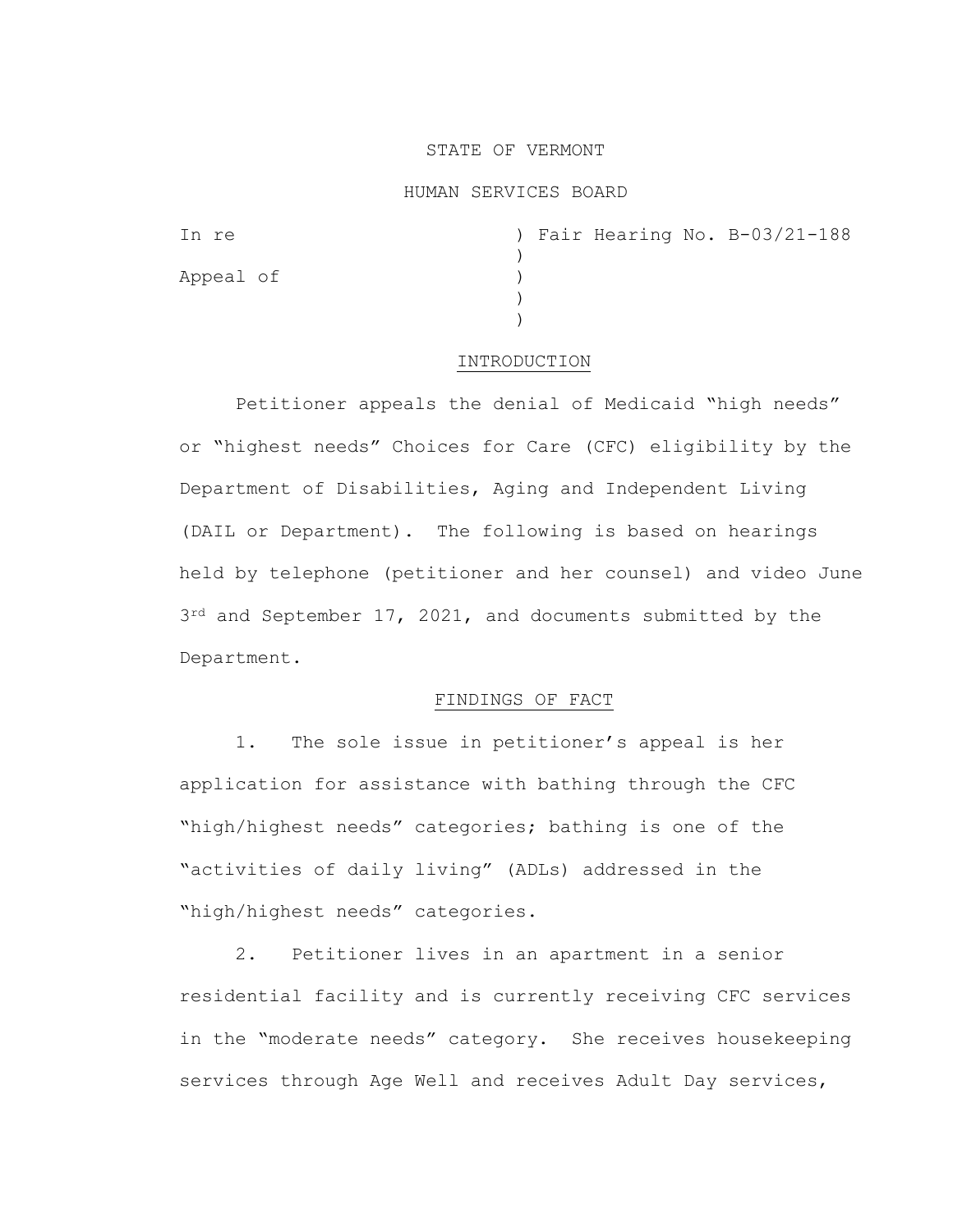although that program has been limited due to the COVID pandemic. The Adult Day service program does provide assistance with bathing; but again, the program was temporarily closed during the time of the application (and slated to reopen later in 2021). In the meantime, for a period of time petitioner requested and received assistance with bathing through the SASH program (Support and Services at Home, a program that coordinates resources for senior Vermonters who choose to live at home) and with funding assistance from Age Well, but that funding has ended. Petitioner's Age Well caseworker then assisted petitioner in applying for CFC in the "high/highest" needs categories on January 11, 2021. The case worker, who is not a nurse, testified that she filed the application as petitioner's services for assistance with bathing were ending and she had concerns, based on her conversation with the SASH worker (who had been assisting petitioner with bathing) and the Home Health worker that petitioner had trouble bending over, and therefore, in her opinion, needed assistance with bathing. However, it must be noted that a determination of clinical eligibility for the "high/highest needs" group needs to be made by a registered nurse.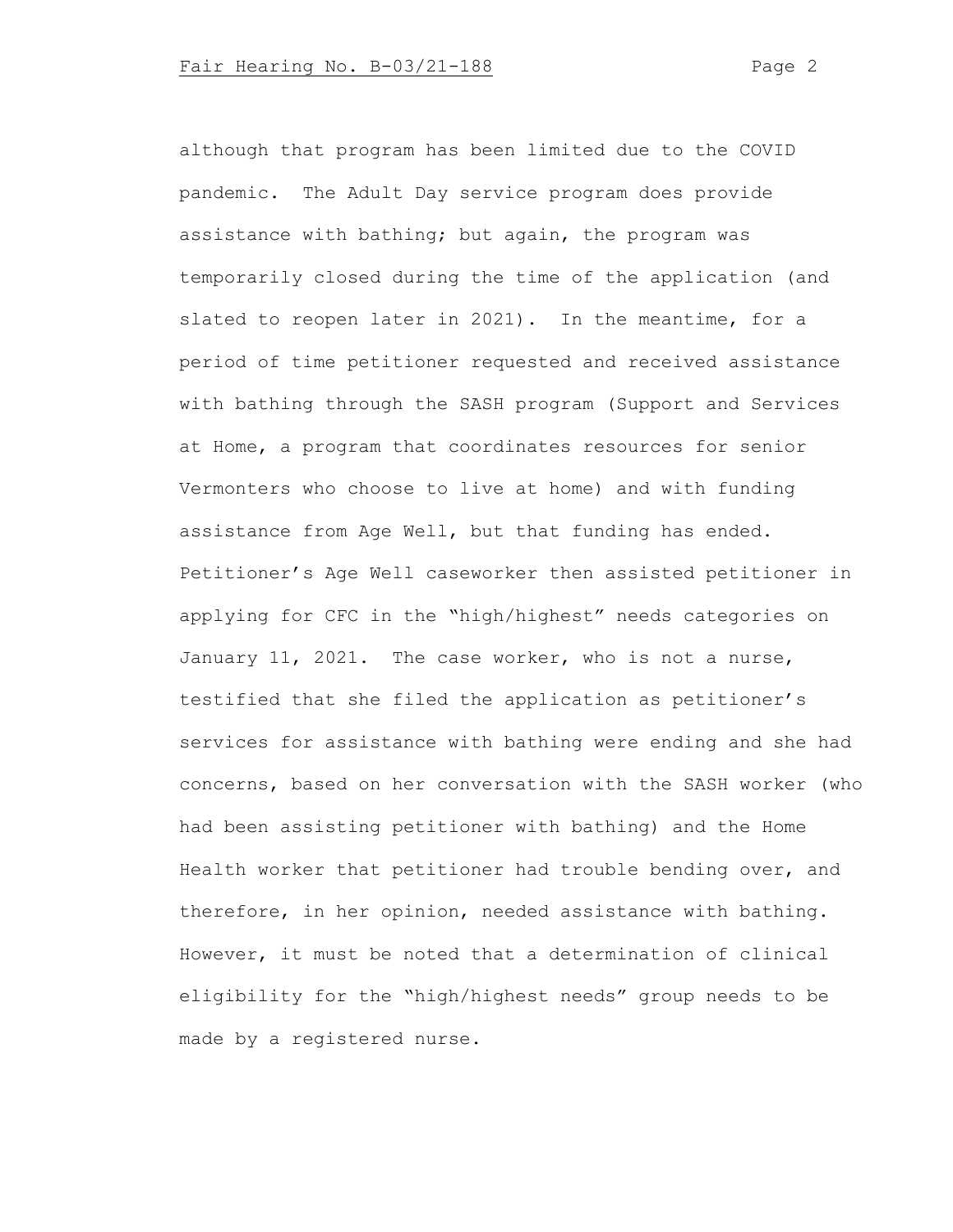3. Petitioner was (first) assessed by the Department for clinical eligibility, by video, with petitioner at her home, on February 3, 2021. The assessor reviewed petitioner's medical records which indicate that she has been diagnosed with COPD (chronic obstructive pulmonary disease), hyperthyroidism, vision problems, left hip pain, left shoulder pain, lumbago, and other medical problems. The assessor was a long-term clinical care coordinator who is a Registered Nurse with 27 years of nursing experience.

4. CFC eligibility determinations involve an assessment of an applicant's functional performance in nine areas of activities of daily living (ADLs) within their home: however, the ADL of bathing is the only function at issue in this case. Applicants are assessed as to their functional ability based on a scale starting with "independent" to "[needs] supervision" to "[needs] limited assistance" to "[needs] extensive assistance" and finally to "total dependence."

5. The assessment form utilized by the Department contains the following guidance for each level of need, with respect to bathing:

• independent: no help at all.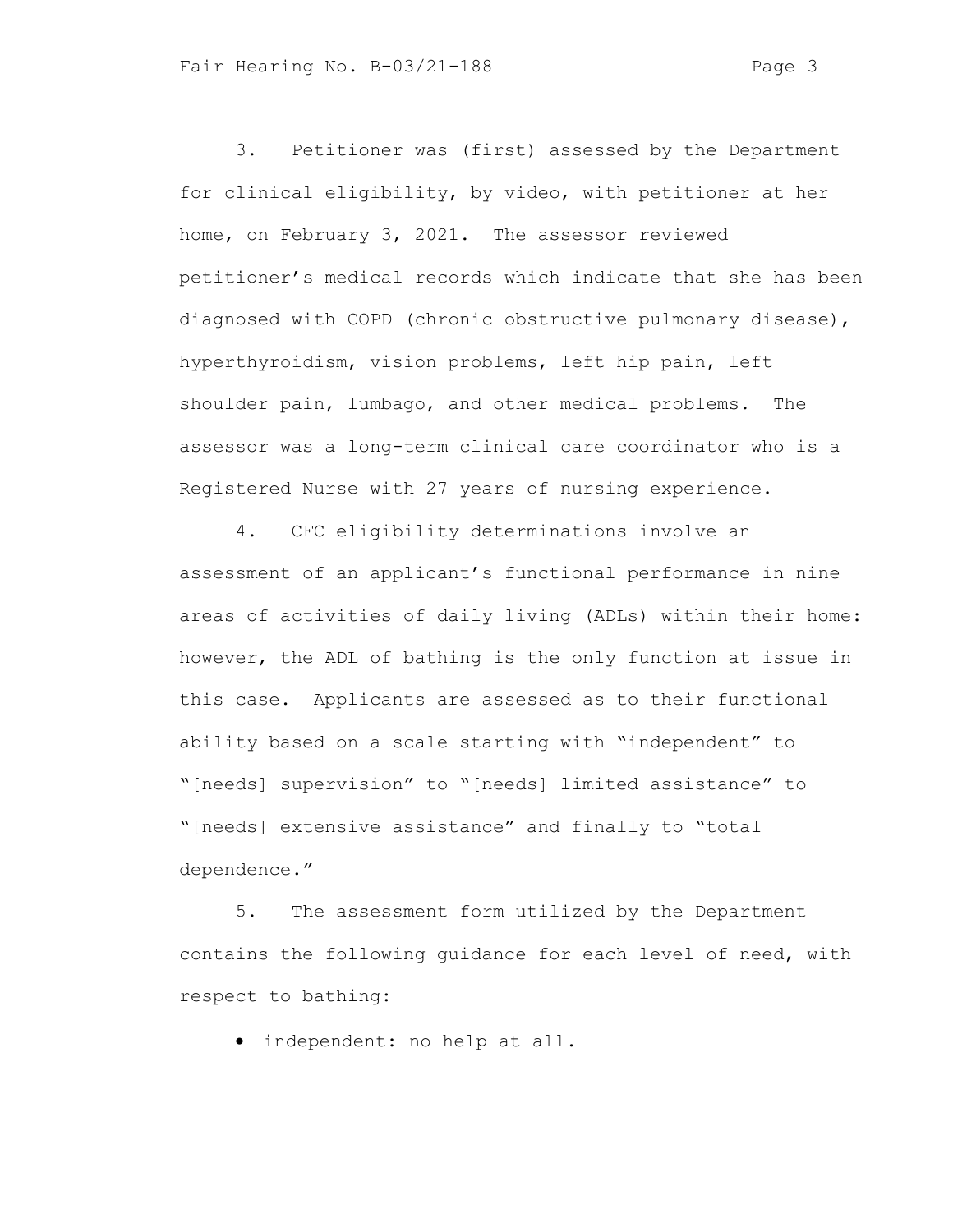- supervision: oversight/cueing only.
- limited assistance: physical help limited to transfer only.
- extensive assistance: physical help in part of bathing activity.
- total dependence: full assistance every time

6. Petitioner was independent in all but one category of ADLs and needed "limited assistance" with bathing.

7. As a result of this assessment, the Department determined that petitioner was not eligible for "high" or "highest" needs CFC. There are different eligibility triggers for the "high" and "highest" needs groups, but at minimum, for eligibility for the "high needs" group, petitioner would have had to demonstrate the need for either extensive or total assistance with bathing on a daily basis. DAIL mailed a letter to petitioner dated March 1, 2021, informing her that she had been determined ineligible for CFC because she did not meet the clinical requirements for nursing home level of care.

8. The testimony of the nurse assessor at hearing was highly credible based on her lengthy experience in conducting these assessments. The assessor observed petitioner's demonstrations of her functionality with the ADLs by video.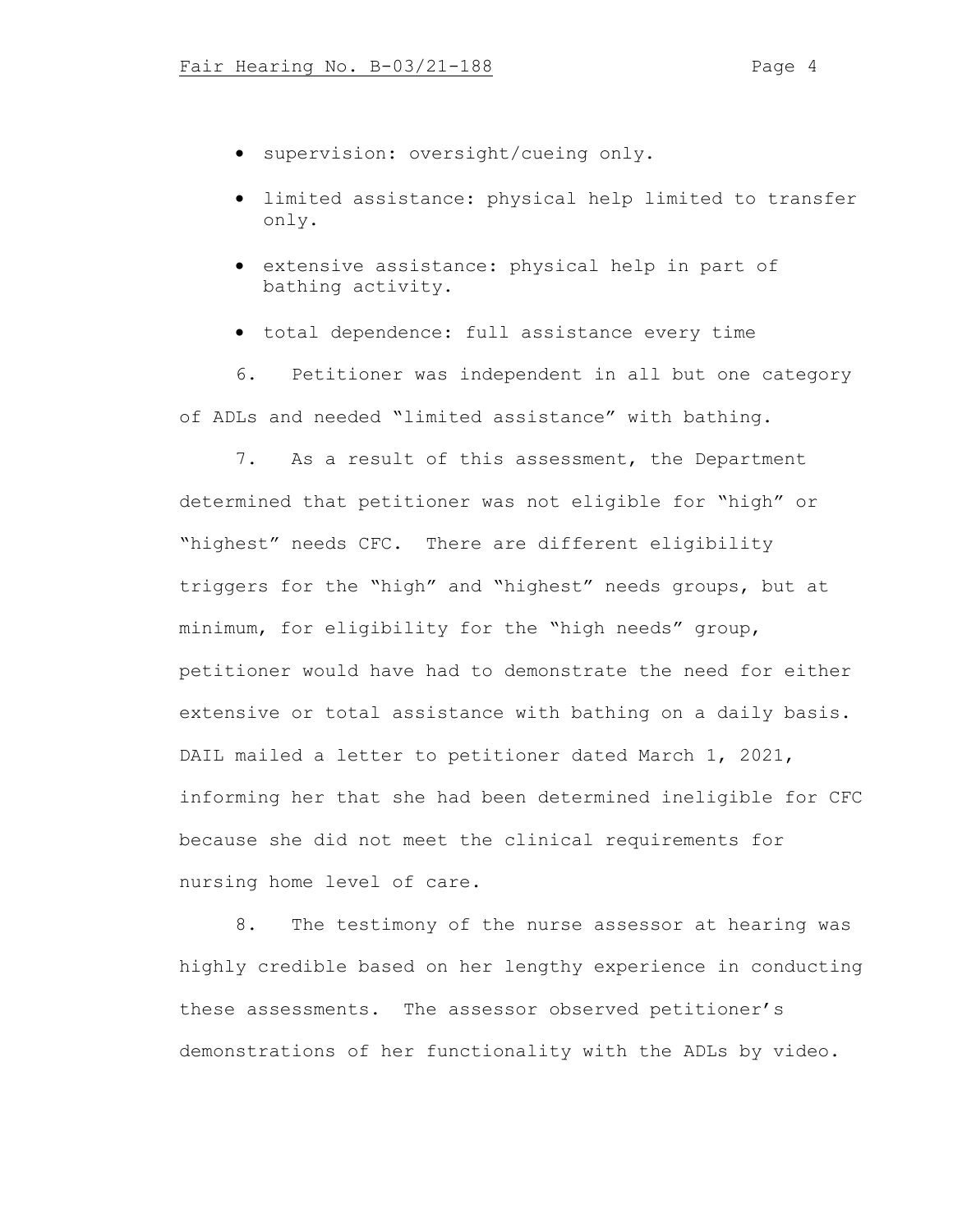She documented petitioner's responses regarding her ability to perform ADLs on the assessment form.

9. In responding to the assessment questions regarding bathing, petitioner reported that she needed assistance getting into and out of the shower. However, she also indicated that she now had a walk-in shower and a seat in the shower. She also reported needing assistance washing her back and her hair, due to a reported limitation in her shoulder range of motion resulting in trouble keeping her arms raised. Finally, petitioner reported that she needed assistance washing her lower legs and feet. Petitioner reported that she has had a hernia in the past and that it is difficult for her to bend over and that she becomes dizzy when bending over.

10. The assessor testified that the ADL of bathing covers getting into the shower or bath and washing the body (other than the back) but as noted on the form, it excludes hair washing or washing one's back<sup>1</sup>. Needing assistance with transfer to and from the shower is defined as being within

<sup>1</sup> Petitioner argues that the exclusion of hair and back washing from the bathing assessment is not supported by any definition of bathing in the Regulations. The assessor testified that the assessment tool is a nationally used tool and the form has been in place since the program's inception in 2005. In any event, the Department is entitled to deference in its interpretation of the terms utilized in its Regulations and forms. See Jacobus v. Depart. Of PATH, 2004 VT 70, ¶23.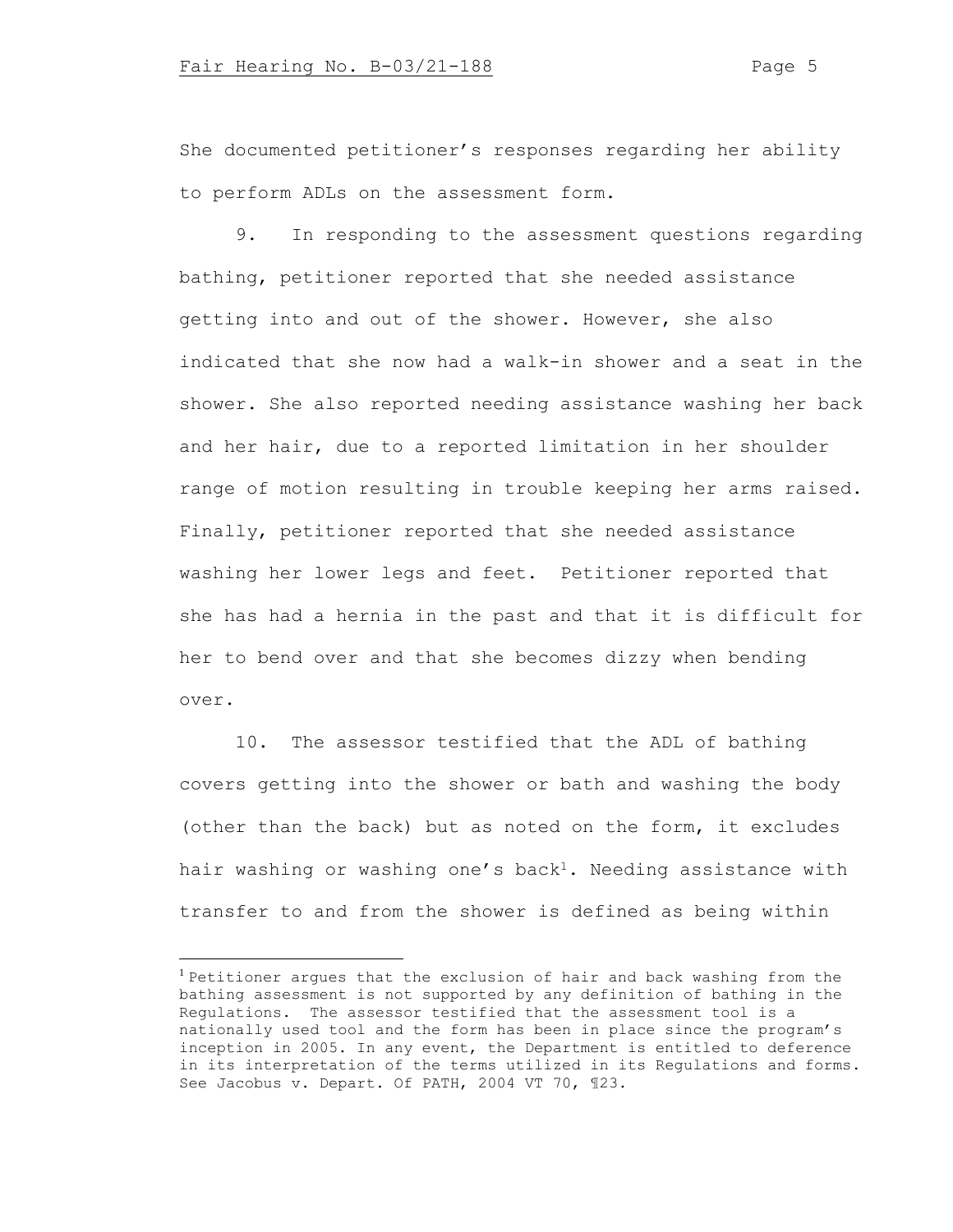the category of needing "limited assistance" with bathing. With respect to the final factor of petitioner washing her lower legs and feet, the assessor noted that petitioner could use a long-handled brush to assist her and prevent bending over. Similarly, petitioner currently uses a "claw" or stick device to assist her in dressing. Based on the evidence presented regarding the June assessment, petitioner was not eligible for LTC CFC Medicaid<sup>2</sup>.

11. Petitioner requested a fair hearing regarding this decision.

12. After the first hearing in this case in June 2021, the Department agreed to complete a new assessment. Then, petitioner was hospitalized for a medical condition and was subsequently transferred to a rehabilitation facility for a period of time (two separate stays from July 19th-30th and then August  $2^{nd}-6^{th}$ ) before she returned home on August  $6^{th}$ . The same assessor performed a new in-person assessment of August 9, 2021, at petitioner's home. At that time, the assessor noted that petitioner needed "extensive assistance" with bathing. This was based on petitioner's report that she was just starting to work with physical therapy/occupational

<sup>&</sup>lt;sup>2</sup> There are other qualifying criteria that are not at issue in this case. See HCAR  $$ 7.102.5$  (a)(6)(A)(ii)(iii)(iv)(v) and  $$$ 7.102.5(B)(ii)(iii)(iv)(v)(vi)(vii).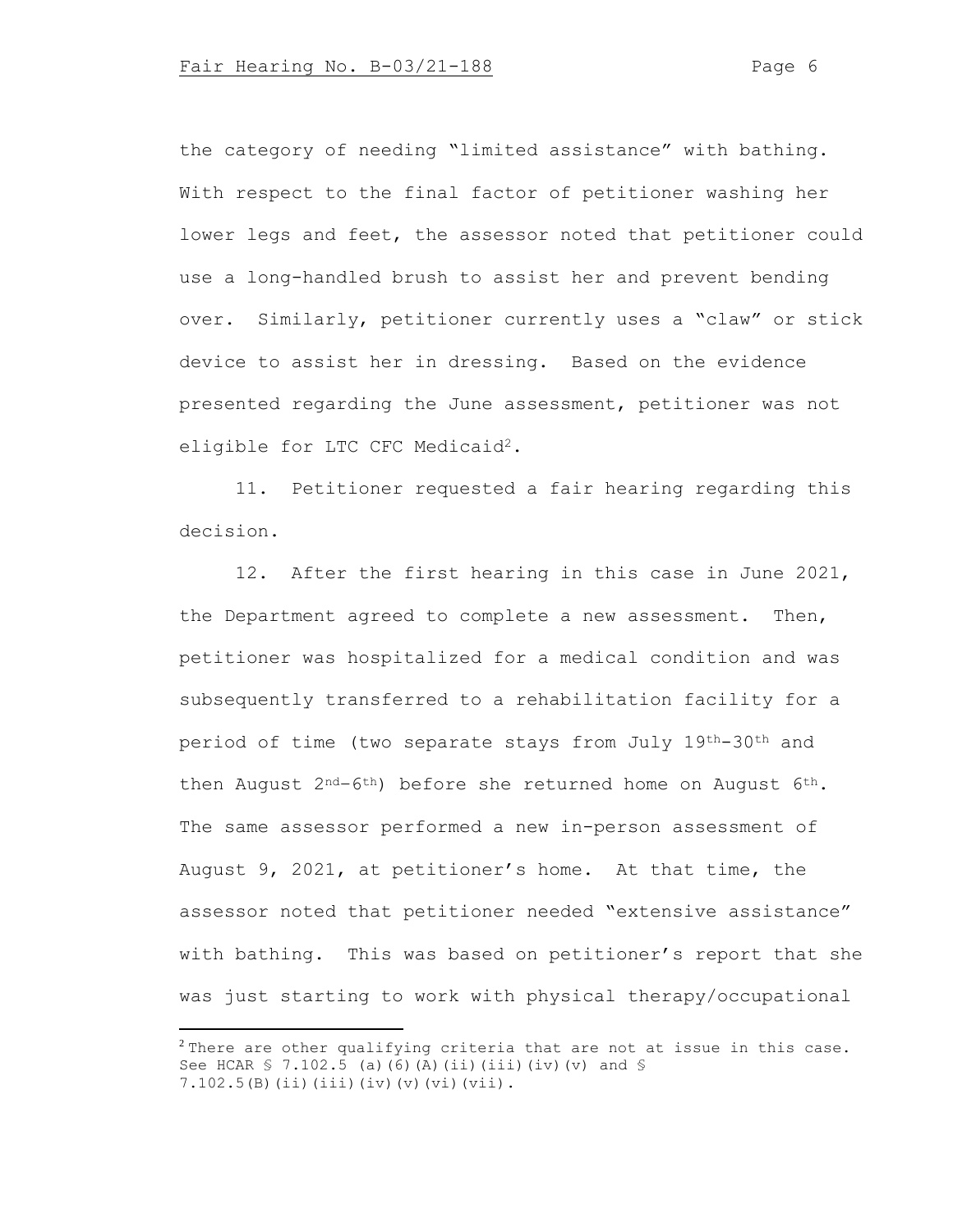therapy at the rehabilitation facility with using the longhandled brush before she left the facility. Subsequently, the assessor reviewed the notes from the physical therapy/occupational therapy that petitioner received at the rehabilitation facility. Those notes stated that petitioner needed supervision for tub/shower transfers and that the goal for washing her lower body was to give her training in using the long-handled brush and that as of August 4th, petitioner "demonstrated effective use of a large sponge and reacher with set up only." The assessor determined that once petitioner had that training she would be back to needing "limited assistance" with bathing.

13. Unfortunately, petitioner left the rehabilitation facility on August 6th before receiving more training because her insurance (the parties were not clear which coverage ran out) would not cover any additional days.

14. Here, the facts became somewhat complex. Because the assessor found that only sub-acute rehabilitation care was warranted, the Department was then informed by the Department of Vermont Health Access (DVHA) that petitioner no longer met financial CFC eligibility because short-term rehabilitation services would be provided in the rehabilitation facility and would be paid for by petitioner's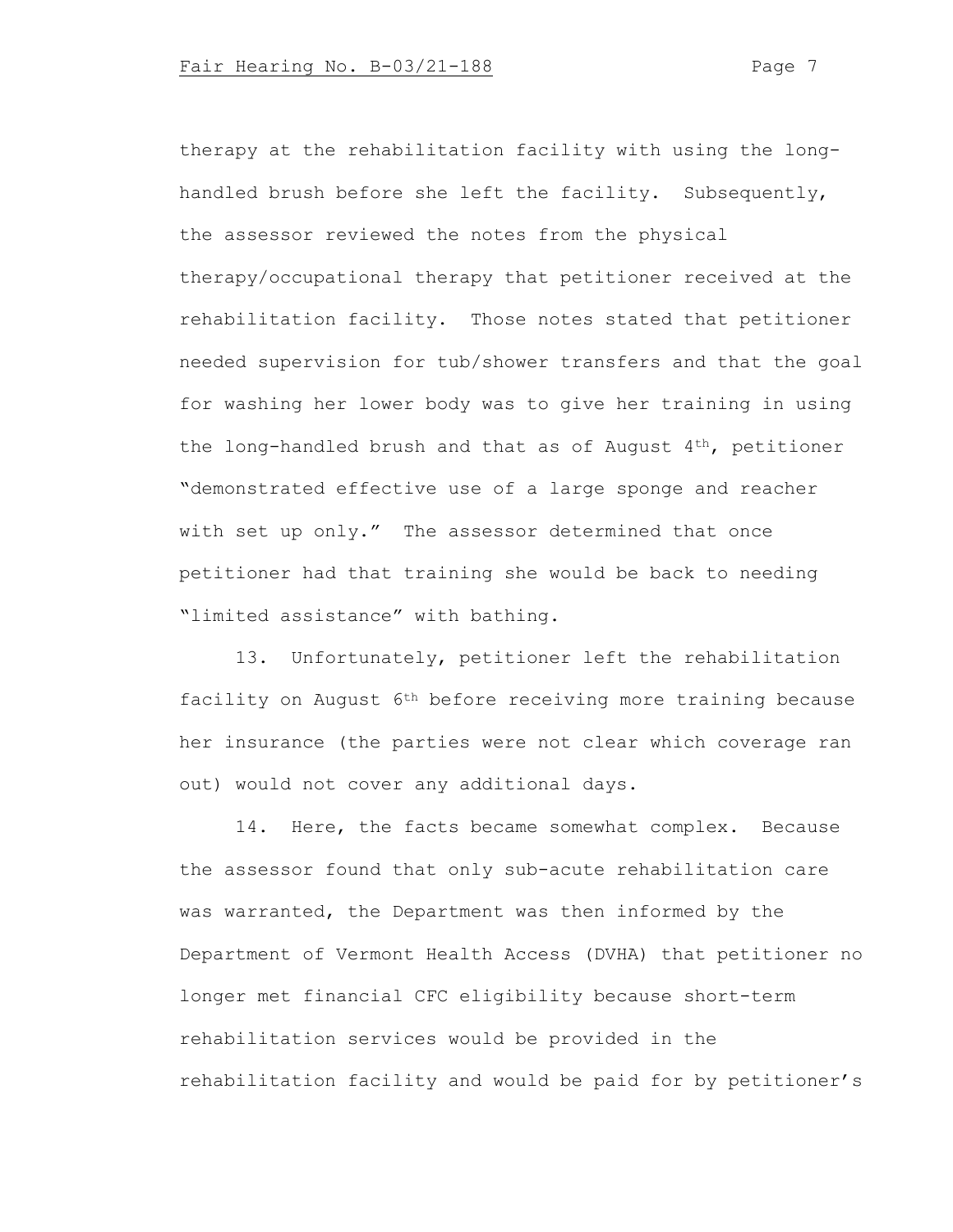community Medicaid. That decision by DVHA is not under review in this case but is mentioned to explain the chain of events in the case. In any event, petitioner did not choose to go back to the rehabilitation facility and did not receive any additional PT/OT to train her in using the long-handled brush.

15. In summary, petitioner argues that, based on both assessments (with emphasis on the August assessment) CFC clinical eligibility should be found so that she can receive assistance with bathing in her home. The Department counters that petitioner is not eligible for CFC in the "high/highest needs" categories based on either assessment and that the August 9th assessment only supports the need for sub-acute rehabilitation care (paid for by community Medicaid) and which is distinct from services provided by "high/highest needs" LTC coverage. The Department correctly found that the LTC Program Regulations require that the clinical assessor make a finding about whether rehabilitation services or longterm care services are required and also make a finding as to whether other services are available to the petitioner to meet identified needs before clinical eligibility can be found. Therefore, based on the evidence presented about the August 9<sup>th</sup> assessment, the assessor's finding that petitioner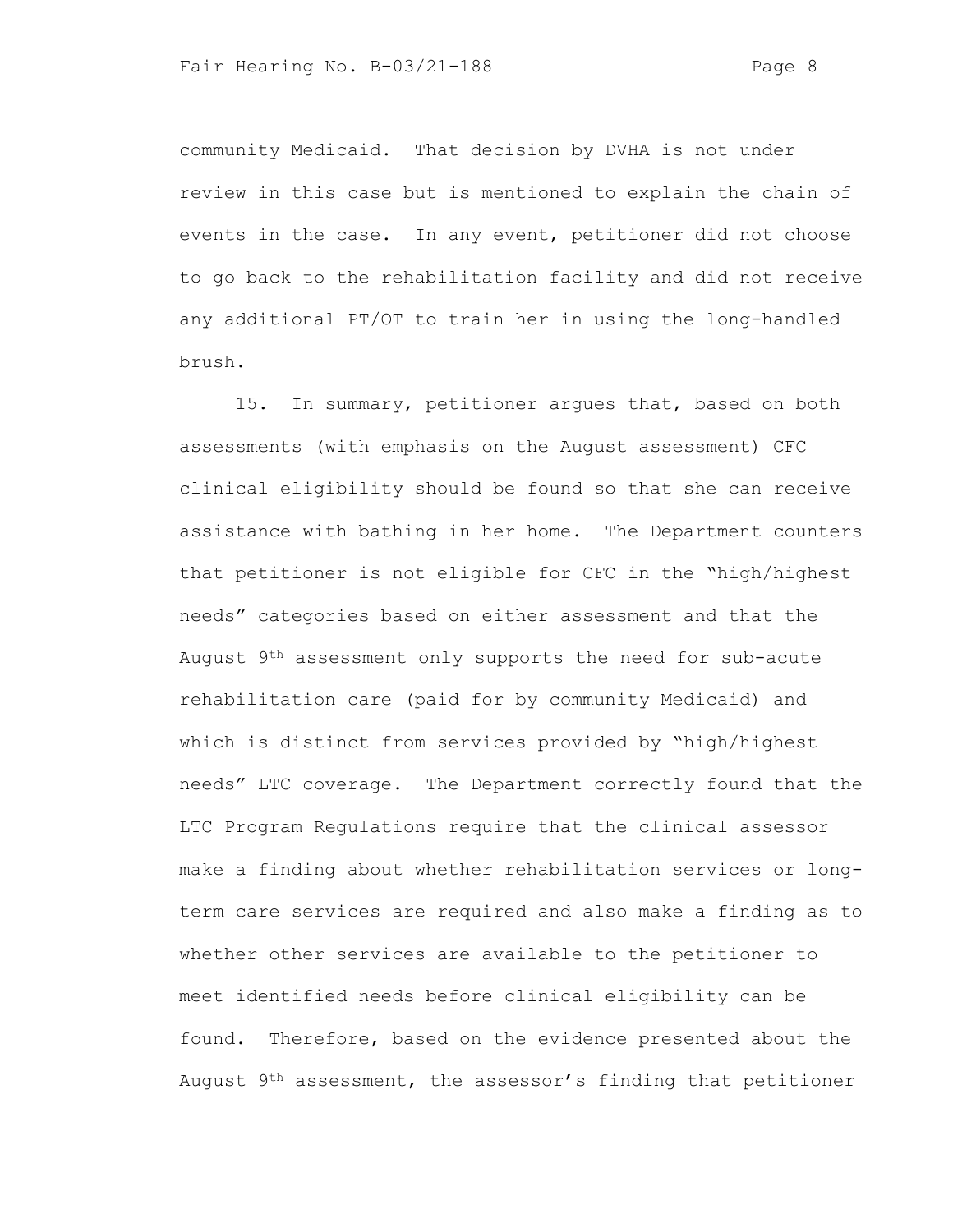was eligible for "sub-acute" rehabilitation care and not LTC "high/highest needs" eligibility is supported by the record and is correct.

### ORDER

DAIL's decision is affirmed.

## REASONS

Review of the Department's determination is de novo. The Department has the burden of proof at hearing if terminating or reducing existing benefits; otherwise, the petitioner bears the burden. *See* Fair Hearing Rule 1000.3.0.4.

The Department administers the CFC program, which falls under a Medicaid waiver intended to maximize independence and provide services which enable individuals who need a nursing home level of care to remain in the community.

The primary goal of the Choices for Care waiver is to provide Vermonters with equal access to licensed nursing facility, licensed residential care/assisted living, or home and community-based services, consistent with their choice.

Health Care Administrative Rules (HCAR) § 7.102.01(c).

The CFC implementing regulations set out the eligibility criteria for the program. *See* HCAR § 7.102.5 While there are different triggers for the "high needs" and "highest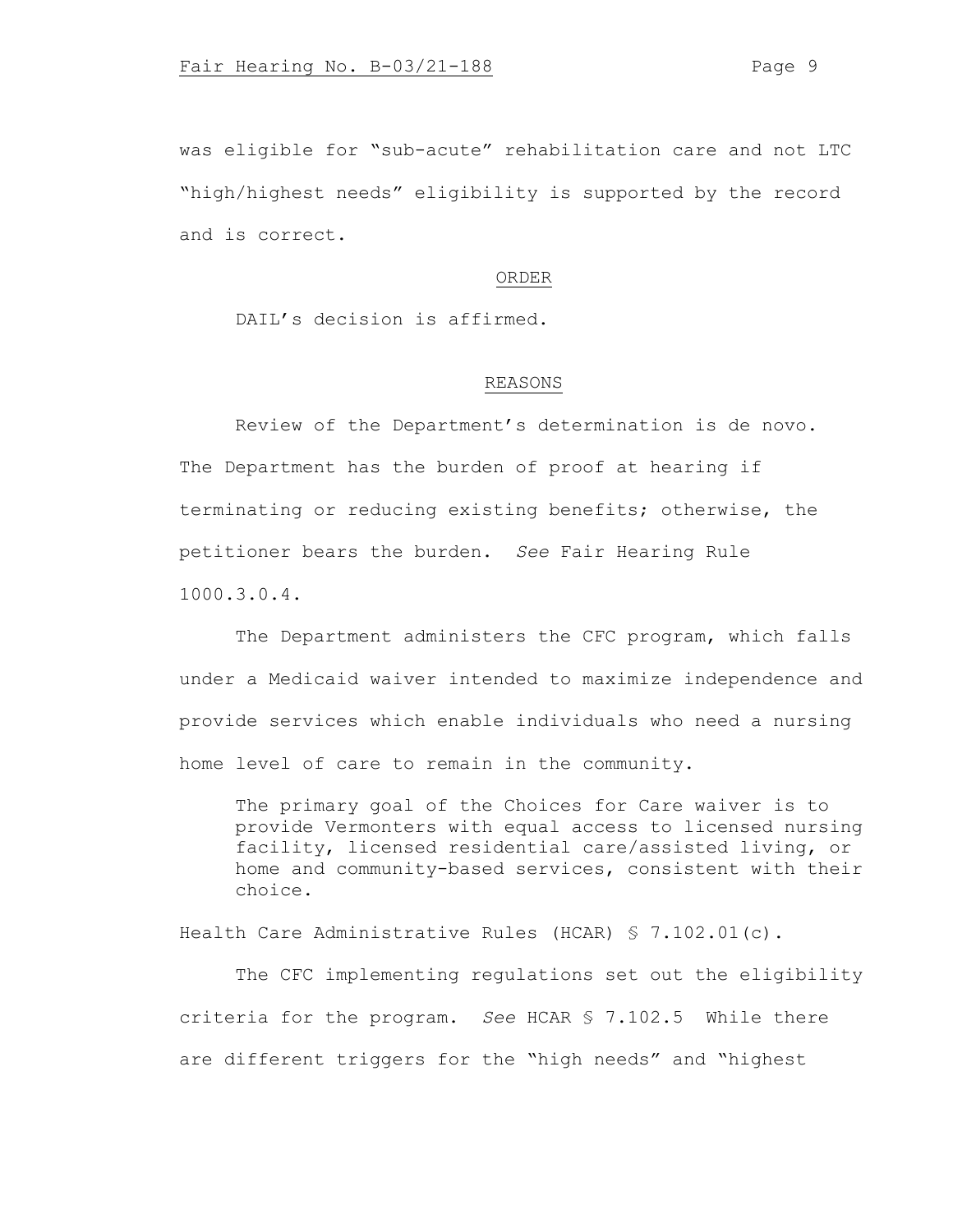needs" categories, the only factor at issue here is petitioner's need for assistance with the ADL of bathing.

Individuals may be clinically eligible under the "highest needs group" if they require extensive or total assistance with at least one of the following Activities of Daily Living (ADLs): toilet use; eating; bed mobility; or transfer, and require *at least* limited assistance with any other ADL." HCAR § 7.102(6)(A)(i). *Id.* (emphasis in original). Individuals may be eligible under the "high needs group" if they "require extensive-to-total assistance with at least one of the following ADLs: Bathing, Dressing, Eating, Toilet Use, [and] Physical Assistance to Walk." HCAR § 7.102(6)(A)(i).

With respect to the February 2021 assessment, the evidence in the record fails to show that petitioner needed extensive assistance in any ADL listed in the regulations. Therefore, she is not eligible under the "highest needs" category.

With respect to eligibility under the "high needs" category, hair and back washing are not included within the definition of the bathing ADL. See Fair Hearing No. B-02/12- 88. And needing assistance getting in and out of the tub or shower demonstrates only a need for "limited assistance."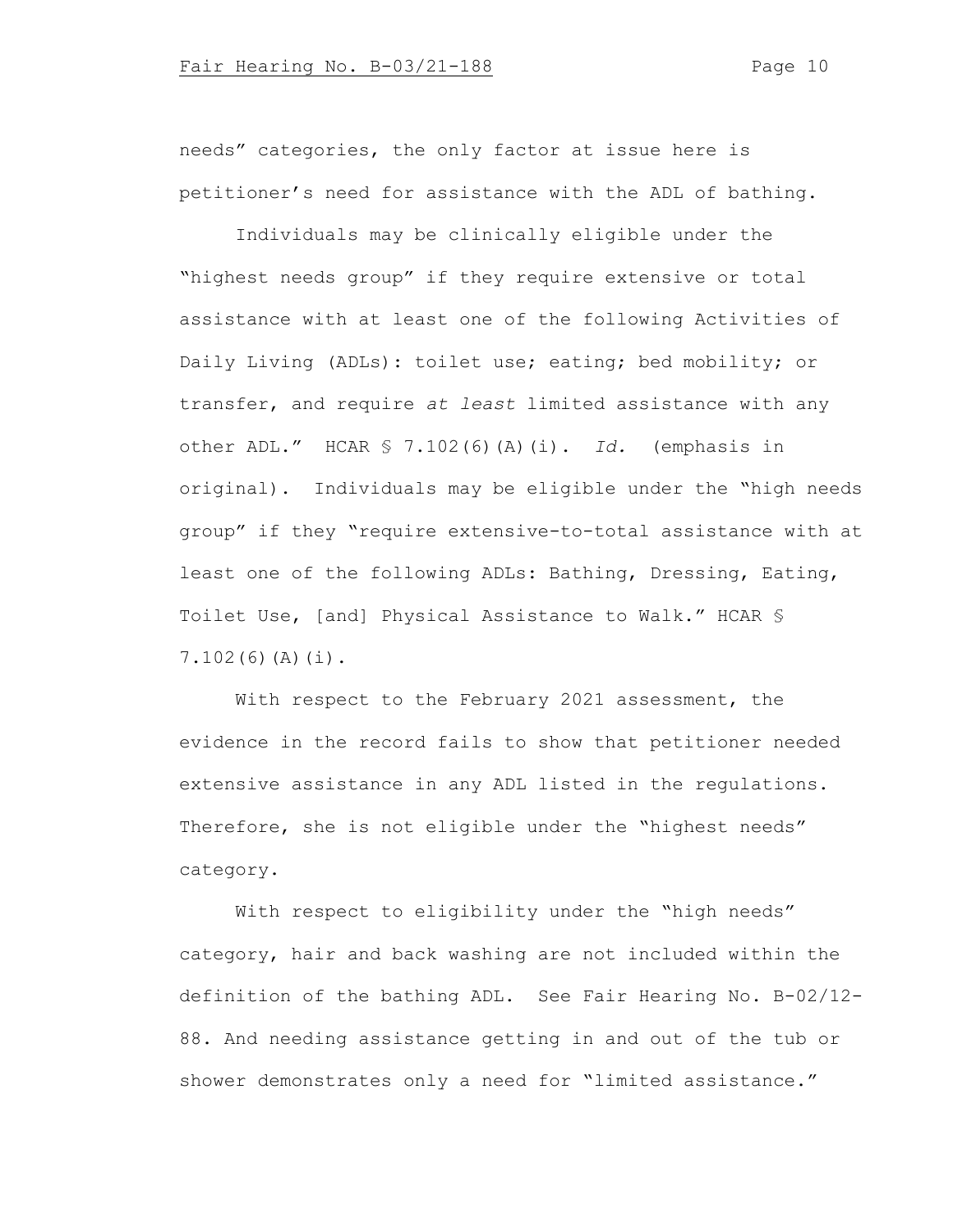Id. There was no evidence presented in the February assessment to show that petitioner needs extensive assistance with bathing, as required by the Regulations, therefore, she is also ineligible under the "high needs" category.

However, this case is then complicated by the information presented in the later August 9th assessment. Again, the limited question presented is whether petitioner's need for assistance with bathing qualifies her for "high/highest needs" LTC.

Petitioner argues that in the August 9<sup>th</sup> (current) assessment the Department found petitioner needed "extensive care" with bathing, making her eligible for the "high needs" category and that petitioner opts to get that service in her home.

The Department's argues that in conducting the assessment it is required to determine whether the individual needs rehabilitation services or long-term care services.

Determination of clinical eligibility is a skilled nursing function conducted by a registered nurse (RN). Accurate clinical assessment requires the consideration of a number of variables that affect and individual's clinical eligibility. . . In other instances, the RN must determine whether an individual is currently receiving adequate services to meet identified needs from other non-waiver sources. *If an individual's needs could be met through private and/or other community resources (whether or not they are), the individual will not be eligible for the Choices for Care Program*.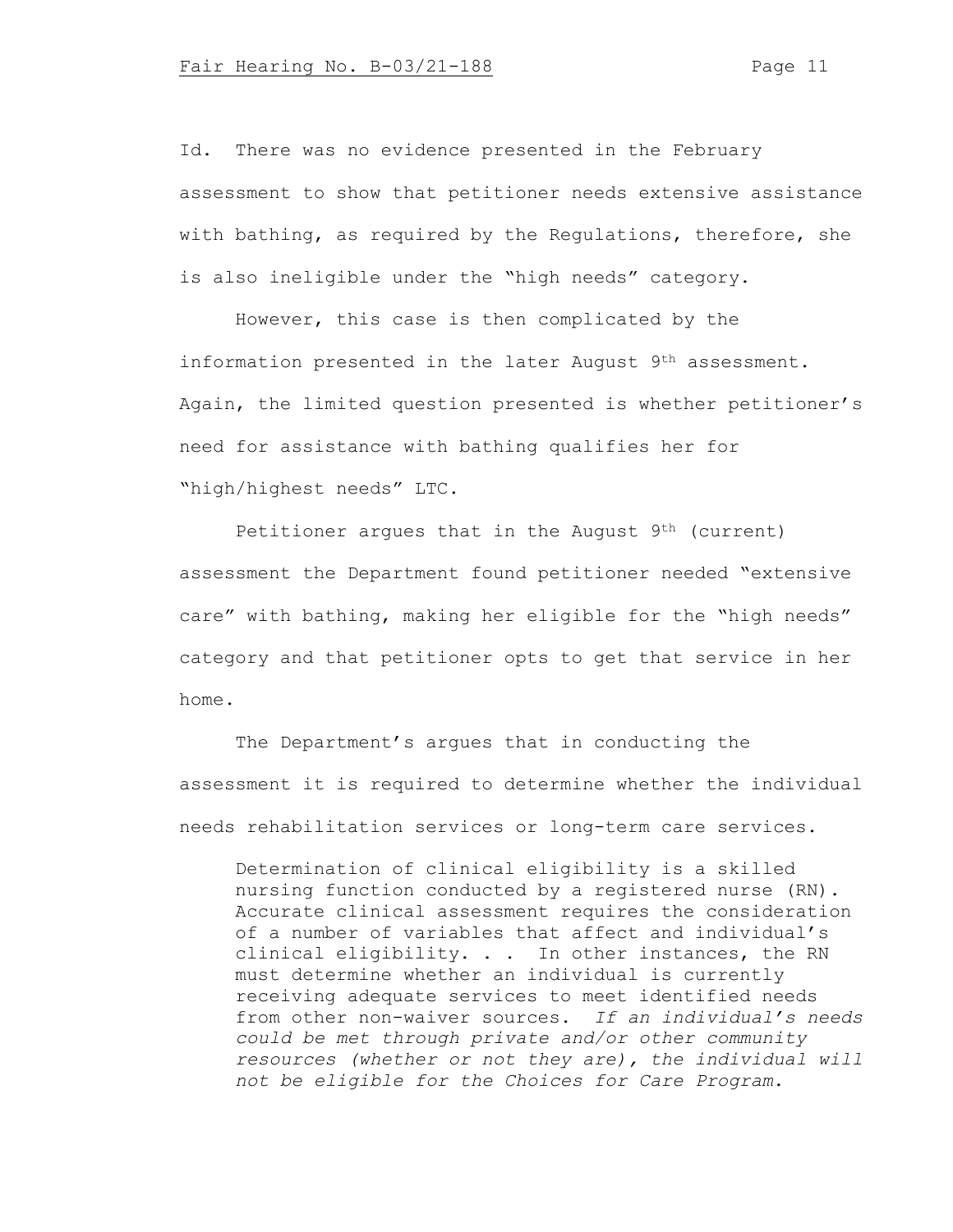VT DAIL Choices for Care, High/Highest Program Operations Manual (Manual) Section II [Eligibility], III [Choices for Care Clinical Eligibility](emphasis added). See also Manual Section II, III, A (7) [Highest Need Group] ("For individuals choosing nursing facility care, the Department shall determine whether the individual is in need of rehabilitation services or long-term care services.") and Manual § II, III, B, 7 [High Needs Group].

Petitioner's current need, as found by the assessor and noted in the August 9th assessment, after review of the PT/OT rehabilitation staff notes, is for additional short-term rehabilitation to bring petitioner's skills up to the point that she can use the long-handled brush independently.

And, the Department argues that CFC LTC is not intended to provide short-term rehabilitation services in the home, but rather to provide long-term services. See HCAR § 7.102.4 [Covered Services](chart not listing short-term rehabilitation services). This argument is further supported by Medicaid Covered Services Rules S 7317 that provides that therapy services, to include rehabilitate functions that affect the activities of daily living, are a covered service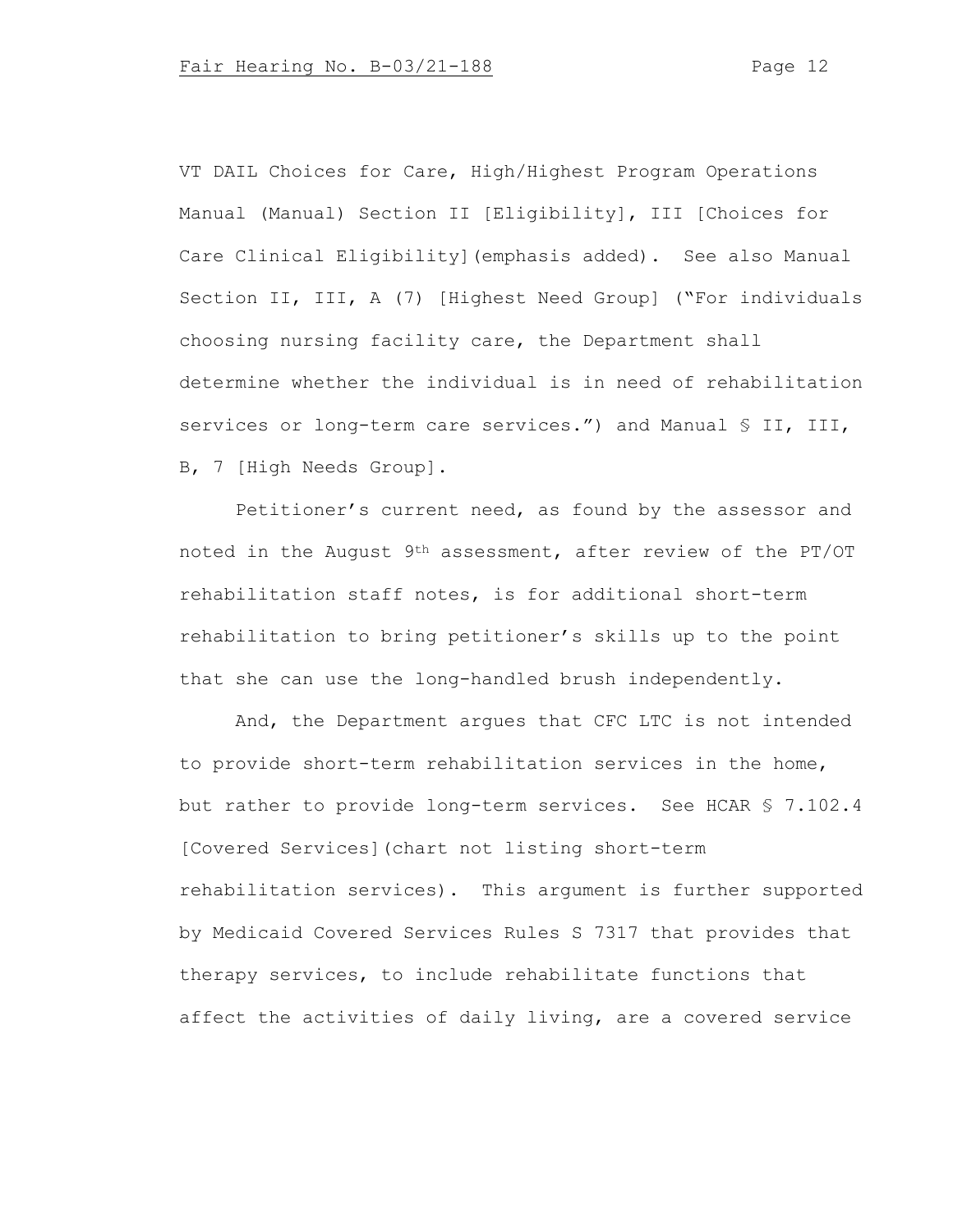under (community) Medicaid. Medicaid Covered Services Rules § 7317 [Rehabilitative Therapy Services].

In further support of its argument, the Department relies on provisions of the Manual that state that if other services are available to an individual to meet needs, then CFC eligibility is not triggered. First, it argues that CFC is not intended to "replace or supplant services otherwise provided under (other) Medicaid waivers." Manual § II, I [Standard for Eligibility]. The Department argues that when short-term rehabilitation services are what is needed, as in this case, the individual is not required to be eligible (or file an application for) LTC Medicaid; rather community Medicaid would be the entity to cover rehabilitation stays of 30 days or less. Manual § II, II B. [Short-term Rehab in a Nursing Facility] and § V.5 K [Short-term Rehab in a Vermont Nursing Facility] 5 and 7.

Then, when an individual who has been found to need extensive rehabilitation assistance with an ADL is to be discharged from a rehabilitation facility, the Program procedures reflect that the rehabilitation caseworker contacts the LTC coordinator to do a reassessment to determine if any long-term care services, covered under CFC are needed. Id. Manual § V.5 14.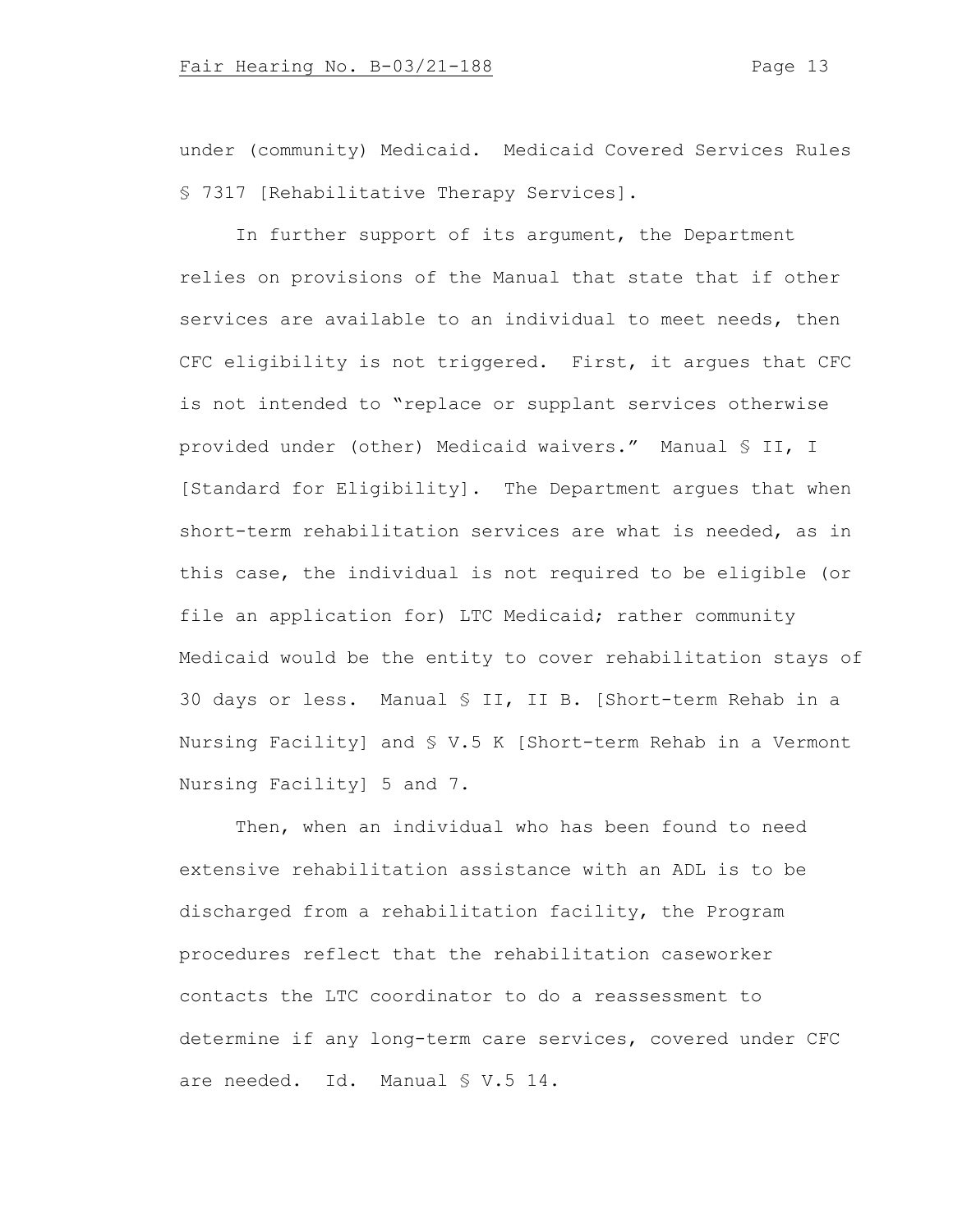There is no question that CFC Program Regulations provide that the Department is required to operate the "high/highest needs" CFC program in a cost-effective manner that uses resources efficiently and to inform individuals of other feasible service alternatives. HCAR § 7.102.3 [General Policies].

Choices for care shall not provide or pay for services to meet needs that can be adequately met by services Available through other sources. This includes but is not limited to Medicare, Medicaid and private insurance coverage.

HCAR § 7.102.10 (a) [Limitations].

To say that the Department's Regulations and Policies on this issue are both complex and confusing is an understatement. But, given the CFC Program Regulations require the clinical assessor to (1) make a determination whether short-term rehabilitation services or long-term care services are needed, and in connection with that decision also (2) determine whether other services are available to meet the individual's needs as a precursor to CFC eligibility, the Department's actions were consistent with the Rules.

As such, DAIL's denial of petitioner's CFC "high/ highest needs" eligibility is consistent with the applicable